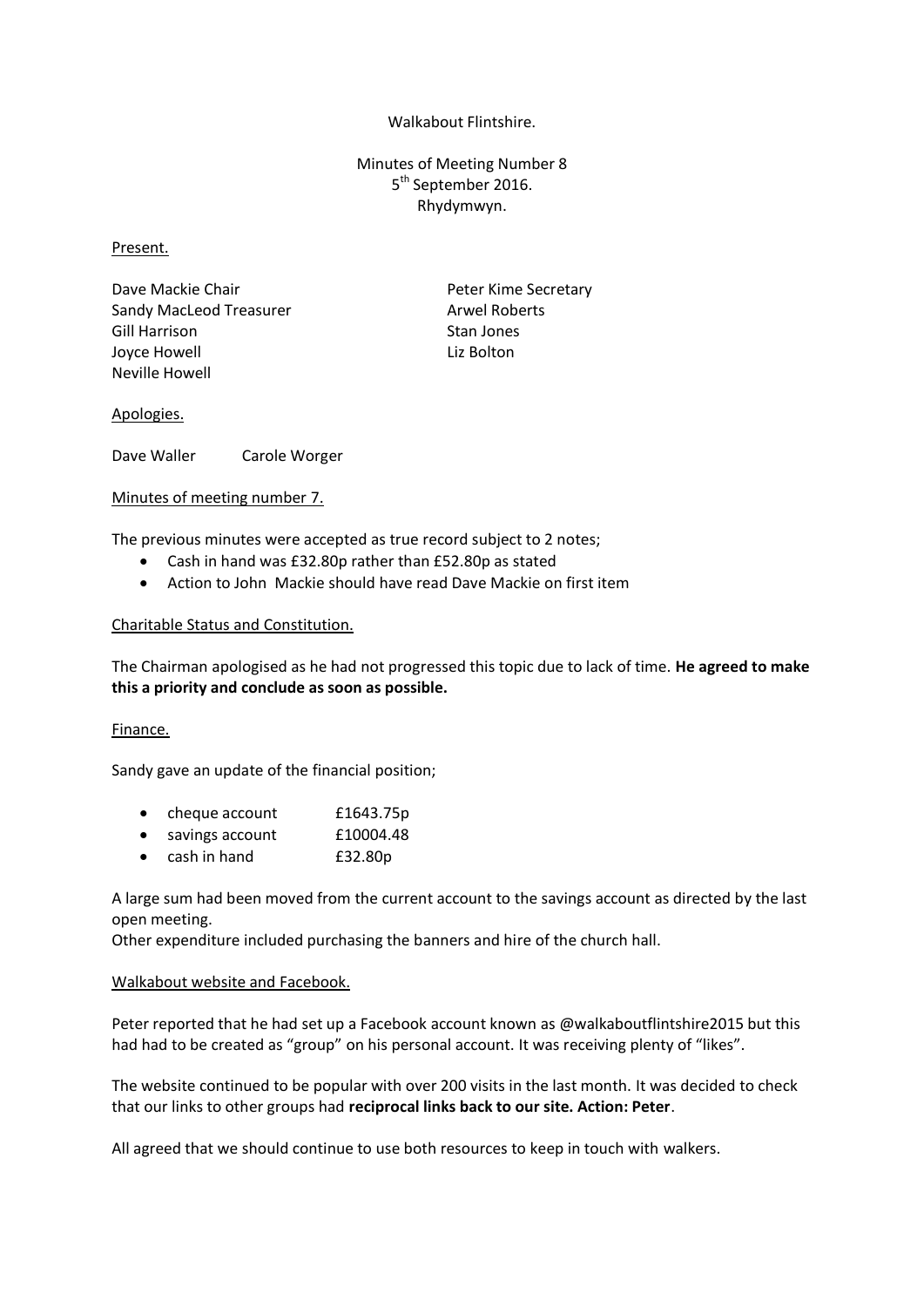# Tabards.

Sandy reported that he had obtained prices from Forresters in Mold in order to compare prices which were;

- £2.95p each unprinted
- **£4.95p each with printed logo etc**

He reported that this price would drop to £4.50p if we order more than 100 items.

It was agreed that we should supply updated hi-viz vests to all active walkers leaders and that walk leaders could also hold a quantity of spares for casual back-up leaders.

Peter agreed to visit the supplier and buy a vest in all adult sizing and bring them to the next open meeting to check out the quality of their product.

## Headwear.

Neville had found where Denbigh had sourced their hats but had left the information at home – apologies.

It was agreed that hats should be free to leaders but at cost to walkers. Peter would check what was on offer from Forresters and at what price.

However, it was decided that this purchase should be "parked" for the time being.

#### Promotion of WaF.

Peter distributed a list of social events in and around the county at which (he thought) we could have a stand. This list also included visiting libraries and surgeries across the county.

There was some discussion about the value of having tables at events because these had proved unproductive in the past. **It was agreed to drop this type of initiative.**

However, there was some enthusiasm for promoting the health aspect of walking and it was agreed that;

- D**ave Mackie should canvass help** at the next meeting of the Community Health Council when the person from Betsi Cadwallader board responsible for GP surgeries would be present
- **Peter to write out to all GP surgeries** (via their practice manager) to see if we could promote WaF and health walking locally.